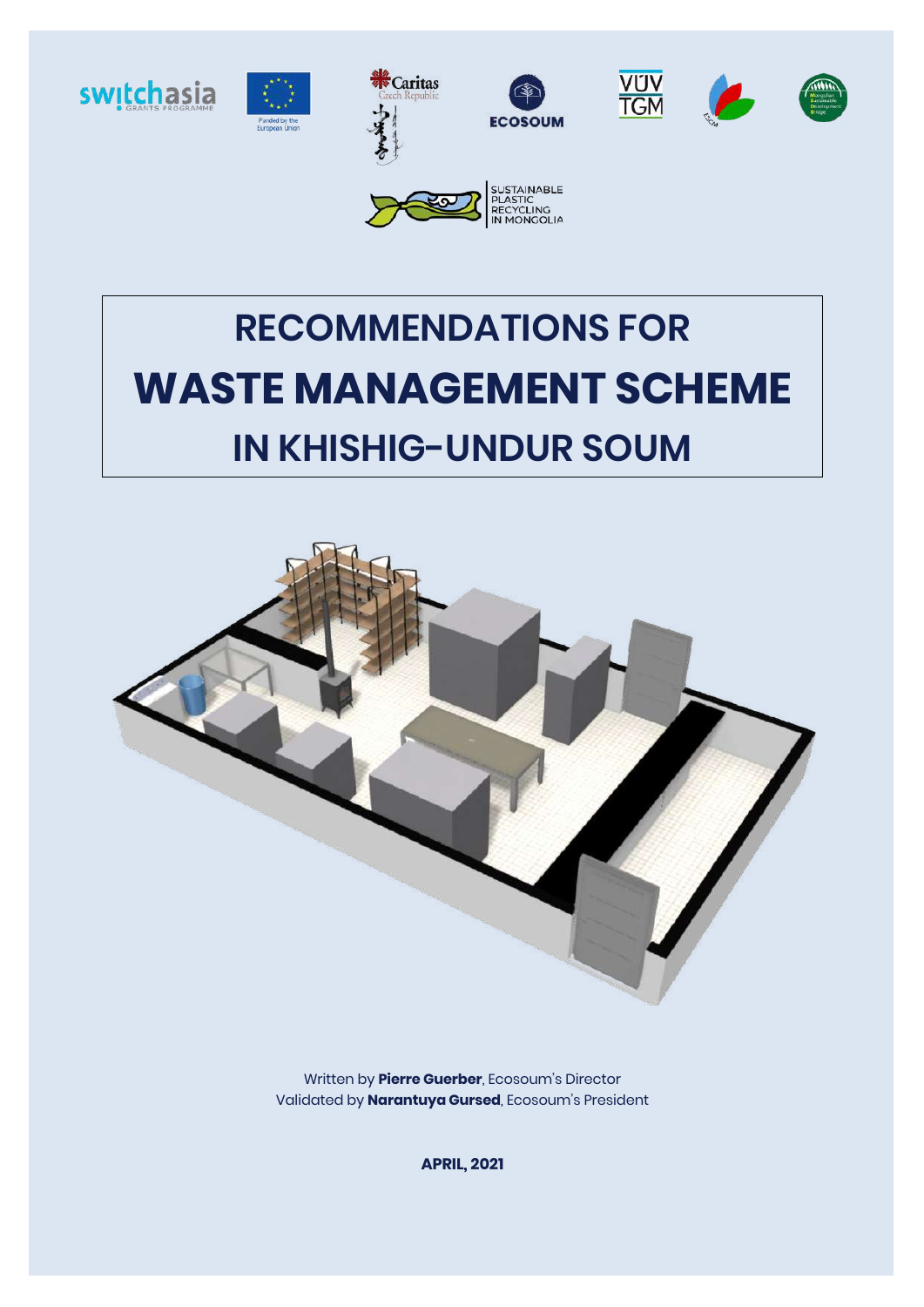This publication was produced under the "Sustainable Plastic Recycling in Mongolia" project funded by the European Union, but it does not necessarily reflect the views of the European Union.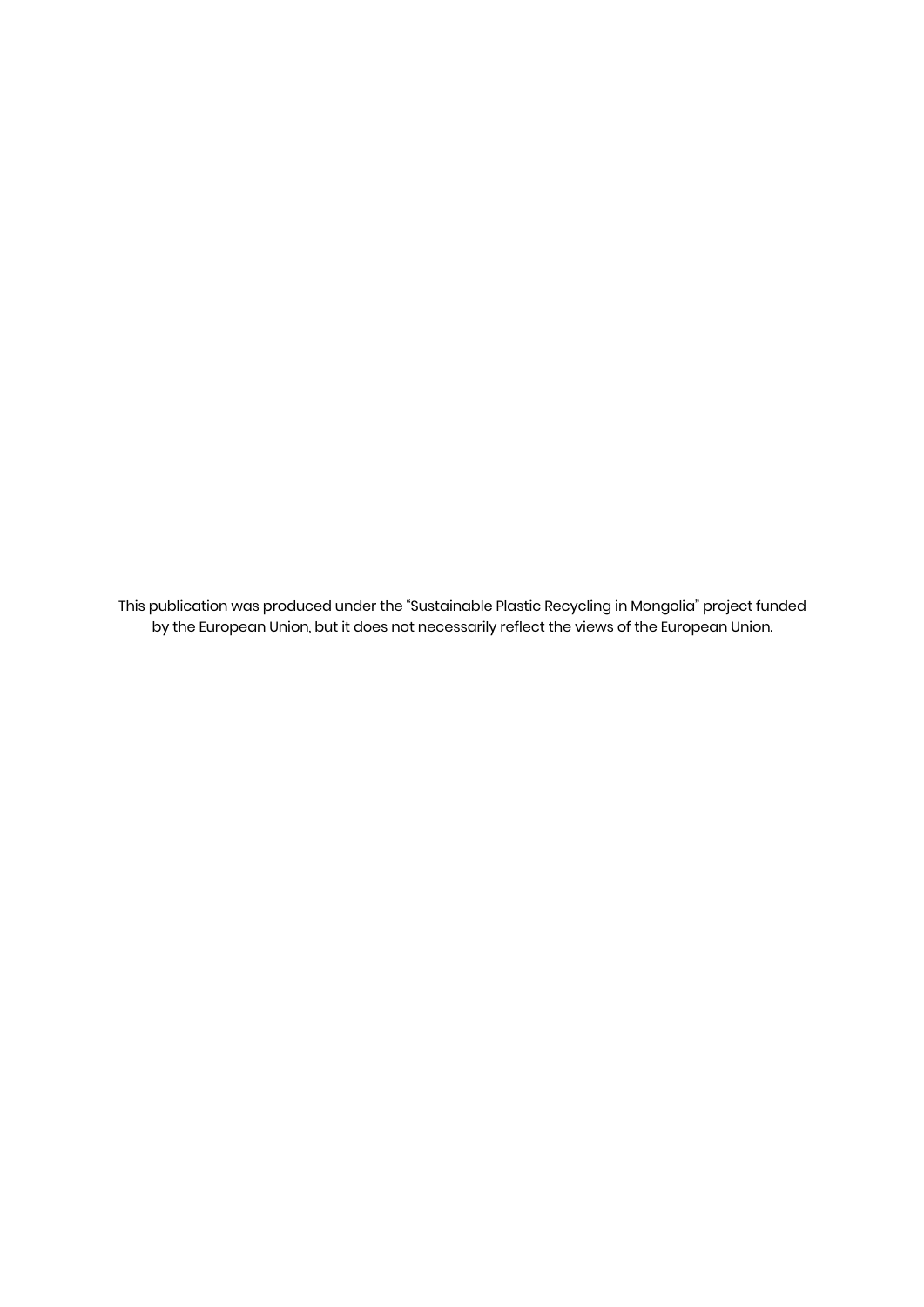# **TABLE OF CONTENTS**

| 1. |                                                                     |  |  |  |  |  |
|----|---------------------------------------------------------------------|--|--|--|--|--|
|    |                                                                     |  |  |  |  |  |
|    |                                                                     |  |  |  |  |  |
| 2. |                                                                     |  |  |  |  |  |
|    |                                                                     |  |  |  |  |  |
|    | PARAMOUNTCY OF WASTE MANAGEMENT PROCESSES AT FACILITY  5            |  |  |  |  |  |
|    |                                                                     |  |  |  |  |  |
| 3. |                                                                     |  |  |  |  |  |
|    |                                                                     |  |  |  |  |  |
|    | GENERAL PLANNING AND INFRASTRUCTURES OF WASTE MANAGEMENT FACILITY 6 |  |  |  |  |  |
|    |                                                                     |  |  |  |  |  |
|    |                                                                     |  |  |  |  |  |
|    |                                                                     |  |  |  |  |  |
|    |                                                                     |  |  |  |  |  |
|    |                                                                     |  |  |  |  |  |
|    | 4.                                                                  |  |  |  |  |  |
|    |                                                                     |  |  |  |  |  |
|    |                                                                     |  |  |  |  |  |
| 5. |                                                                     |  |  |  |  |  |
|    |                                                                     |  |  |  |  |  |
|    |                                                                     |  |  |  |  |  |
|    |                                                                     |  |  |  |  |  |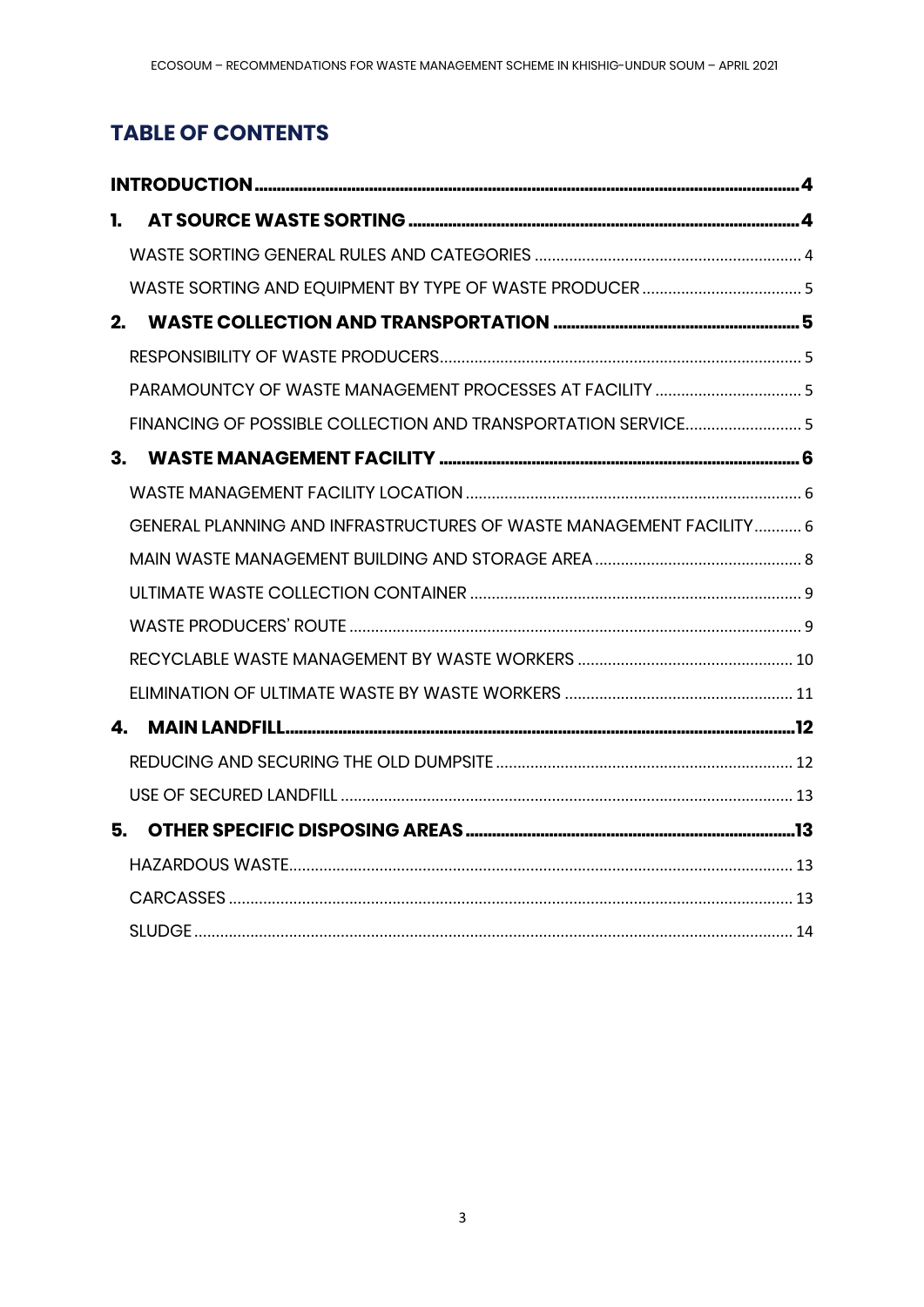## **INTRODUCTION**

As a part of the project "Sustainable Plastic Recycling in Mongolia" funded by the SWITCH-Asia-II program of the European Union, Ecosoum produced recommendations to establish an efficient waste management scheme in Khishig-Undur soum. These recommendations are based on the findings of the baseline study published in January, 2021, available on Ecosoum's website: www.ecosoum.org/en-resources-and-reports

Our recommendations for the main components of the overall waste management scheme for Khishig-Undur soum are presented below in successive sections, following the logical order of the waste stream from production and sorting to recycling and elimination.

# **1. AT SOURCE WASTE SORTING**

#### **WASTE SORTING GENERAL RULES AND CATEGORIES**

**All waste producers** – households (both villagers and herders), public institutions and private businesses – **should sort their waste** according to the categories recommended by Ecosoum and validated by soum administration.

**Main categories** of waste, according to which it should be mandatory for all waste producers to separate/sort waste, are (color-coding below matches the colors used in our awareness-raising material):

- **Recyclable waste**;
- **Food residue and other organic waste**;
- **Ash**;
- **Hazardous waste**;
- **Ultimate waste**.

The **recommended subcategories** for at-source-waste-sorting are the following:

- **Hard plastics** (including PET bottles and other containers);
- **Soft plastics** (including plastic bags and wrapping);
- Glass (bottles and jars, broken and intact);
- **Paper, carton, Tetra Pak and fabric** (in the same bag or separated depending on amounts);
- **Metal** (cans and other scrap metal);
- **Electronic waste and batteries**;
- **Vegetal waste** (vegetable peels, other green waste, etc.);
- **Animal waste** (meat, bones, fat, food leftover, etc.);
- **Wood ash** (with livestock dung ash if in limited amount);
- **Coal ash** (strictly separated from wood ash);
- **Hazardous waste** (such as oils, paints, etc. each type separated from one another);
- **Ultimate waste** (all remaining non-recoverable waste)**.**

Each waste producer should be free to determine the level of segregation (only with main categories or following subcategories) and the way to practically organize at source sorting within its own premises, as long as it concretely allows him/her to ultimately sub-segregate his/her waste according to relevant subcategories at waste management facility (or by possible waste collection/transportation service) - as explained below.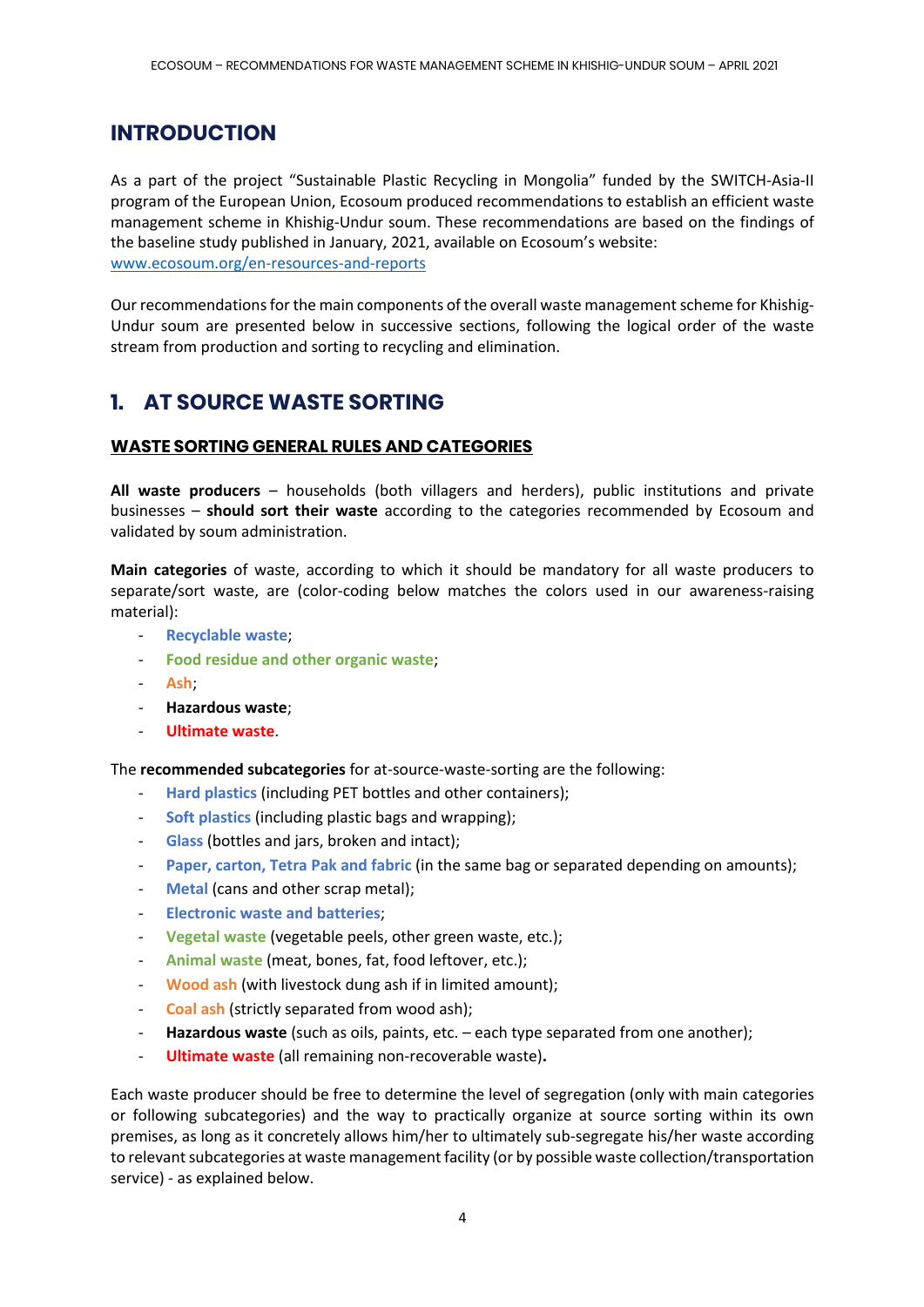#### **WASTE SORTING AND EQUIPMENT BY TYPE OF WASTE PRODUCER**

**For households in the soum-center**, sorting bins manufactured and distributed by Ecosoum on behalf of soum administration should be used along with any additional personal equipment to segregate waste into previously mentioned subcategories, as explained in dedicated guidance leaflets distributed to all recipients.

**For herder households outside the soum-center** (who do not receive such sorting bins), strong reusable bags should be used to sort and keep waste safely until disposal. Herder households may find it more convenient to sort at source only according to main categories, in order to reduce the number of sorting bags in their camps, and to divide recyclables into subcategories only in the second phase at waste management facility.

**For public institutions**, large metal bins provided by Bulgan aimag administration should be used as temporary outdoor sorting containers, if possible, by sub-categories. Practical ways to sort waste inside the buildings should be defined by the staff themselves to best suit their own organizational needs (in line with requirements above).

**For private businesses**, practical ways of at source waste sorting and temporary storage of recyclable should be defined and organized by themselves in line with requirements above.

# **2. WASTE COLLECTION AND TRANSPORTATION**

#### **RESPONSIBILITY OF WASTE PRODUCERS**

Unless proper collection service is organized by soum administration or Ecosoum, all waste producers – households (both villagers and herders), public institutions and private businesses – are responsible to bring their own waste (sorted at source) by their own means to the waste management facility.

#### **PARAMOUNTCY OF WASTE MANAGEMENT PROCESSES AT FACILITY**

All categories of waste – including ash and ultimate waste – shall be transported exclusively to the waste management facility where they will be processed according to the established processes (which may involve the active participation of waste producers – as explained below). No waste (even considered 'ultimate') is to be dumped by waste producers directly at the landfill (and even more so in other locations).

If waste collection service is eventually organized, for some or all groups of waste producers, such service should be carried out in a way that does not compromise neither the established processes nor the local waste management system as a whole. For instance, the degree and effectiveness of atsource-waste-sorting should always be sufficient and consistent to allow processes in place at waste management facility to remain unchanged (especially when the aforesaid processes involved the participation of waste producers themselves before the launch of waste collection service).

#### **FINANCING OF POSSIBLE COLLECTION AND TRANSPORTATION SERVICE**

If waste collection and transportation service is organized, it shall be financed by waste producers themselves (considering that potential profit from selling recyclable and soum's waste management yearly budget shall be entirely used to carry out, maintain and improve waste management facility and landfill infrastructures, equipment and workforce). Waste collection shall thus be financed either by charging its users or by introducing a waste collection local tax to entire groups of waste producers. The fairest method of financing shall be discussed among all stakeholders and properly introduced if/when collection is set up.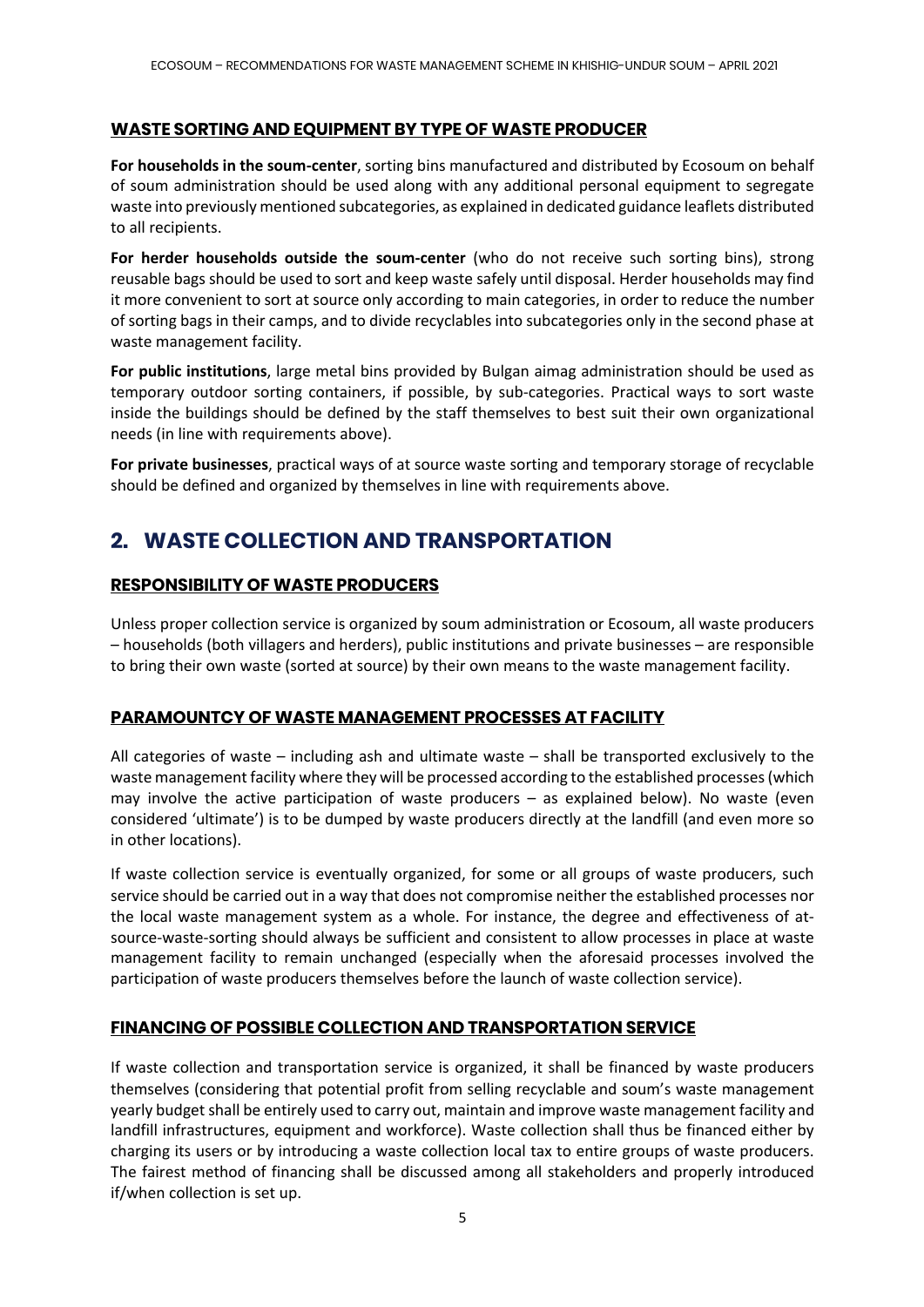# **3. WASTE MANAGEMENT FACILITY**

#### **WASTE MANAGEMENT FACILITY LOCATION**

Waste management facility is to be located in the industrial zone of Khishig-Undur soum, East of the housing area and North of the main dumpsite/landfill. Location map is presented below.



#### **GENERAL PLANNING AND INFRASTRUCTURES OF WASTE MANAGEMENT FACILITY**

The waste management facility covers a square surface of 2,500m<sup>2</sup> (50x50m). Local topography shows a slight slop (app. 7%) from West (high point) to East (low point).

The waste management facility is intended to include:

- a main building, where recyclables are brought by waste producers ('users' of the facility) and recycled or processed by waste workers (waste management facility staff) in different ways;
- an annex storage building where sorted and processed waste is temporarily and properly stored until final elimination (either deliver to urban recyclers or recycle locally);
- a garage, where waste management vehicles can be protected from extreme weather conditions in winter;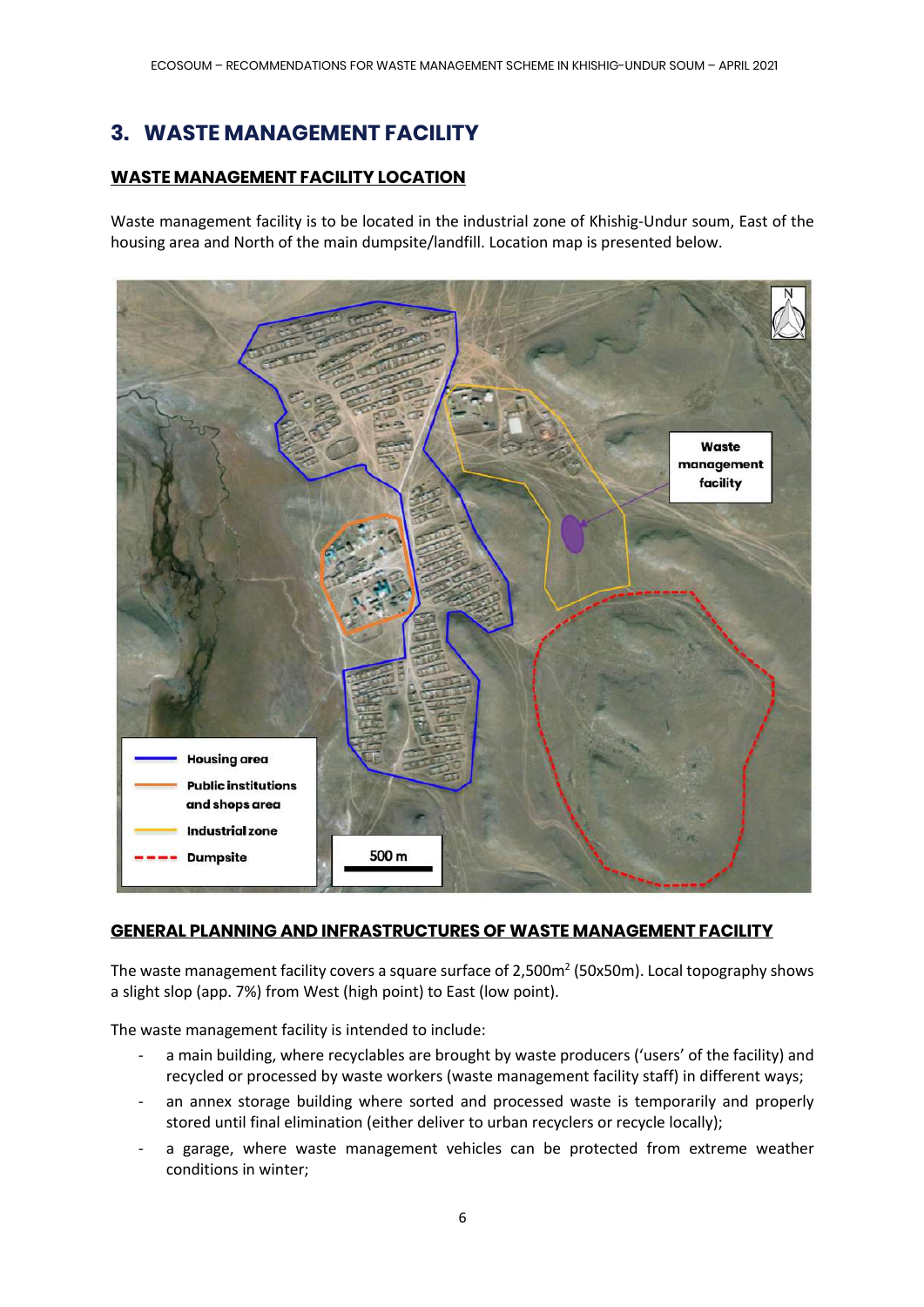- an ultimate waste collection container, where ultimate waste is temporarily gathered and stored until elimination to the landfill (a separate ash container can be set up next to ultimate waste container if/when specific valorization process is implemented for ash);
- if necessary, extra sheds, containers and other small infrastructures and equipment for tools and secondary waste management processes can also be set up in relevant area.

 $50<sub>m</sub>$  $10<sub>m</sub>$ Additional waste management sheds and containers area (depending on needs) Users' area Staff restricted area Staff 50 m parking Ultimate Ash area waste containe collection container Main Storage building building Users' entrance door Main  $statf$ **Garage** for gate Main users' gates waste Exit Entrance nanagemer vehicles

General layout and drawing of the facility are presented below.

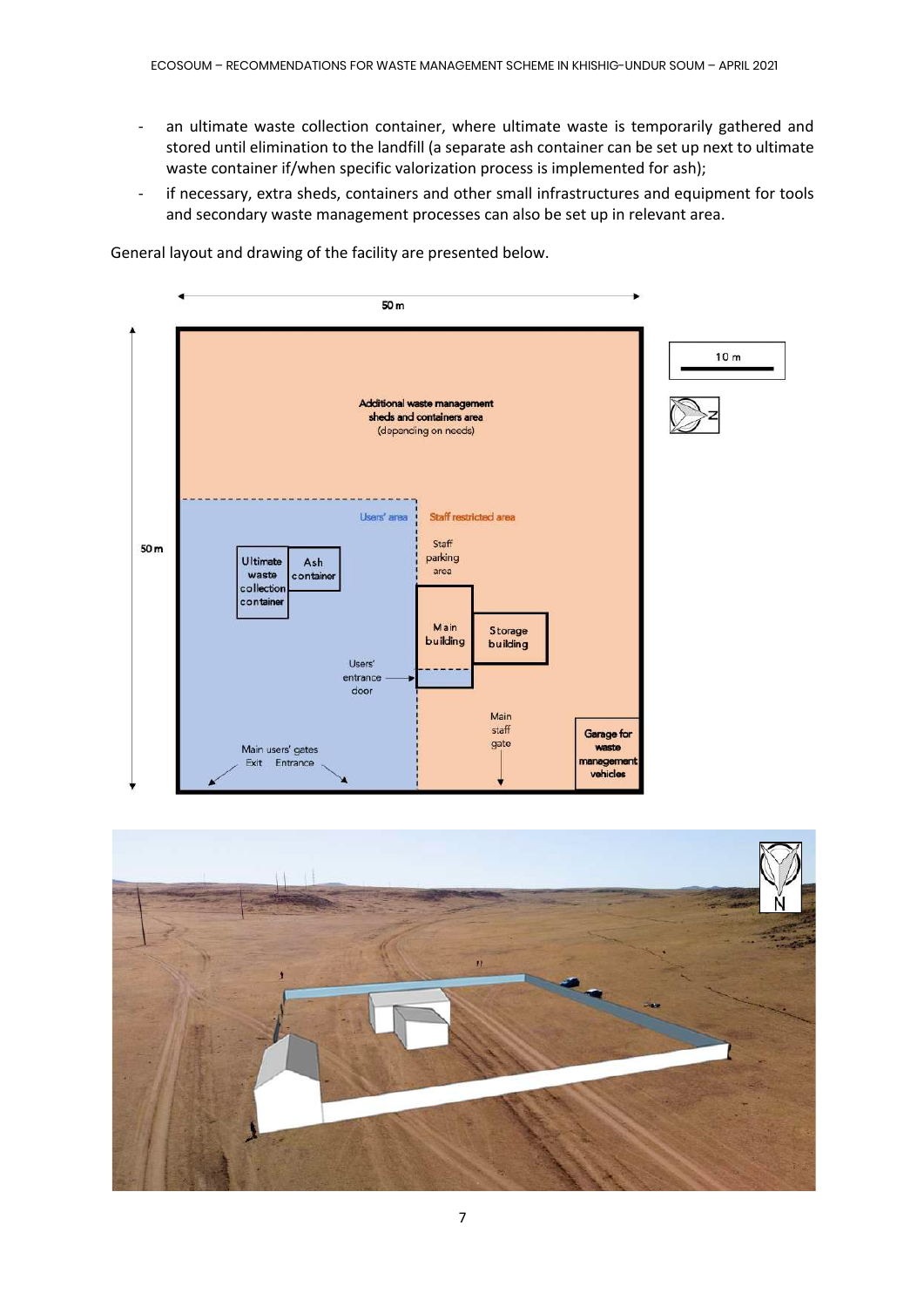#### **MAIN WASTE MANAGEMENT BUILDING AND STORAGE AREA**

The main building is divided into one limited area for users to come and drop their sorted waste, and another staff restricted area where waste is further sorted and recycled (in the drawing below: the grey blocks are recycling machines and the black strip is sorting table/workbench for users). Storage building is accessible from main building and offers enough space to temporarily store valuable recyclables by category until they are taken out for transportation to urban recycling industries or for local recycling.



| cling<br>room<br>Compressor         | <b>Extruder</b> | storage room |
|-------------------------------------|-----------------|--------------|
| Sorting workbench<br>Users'<br>area |                 |              |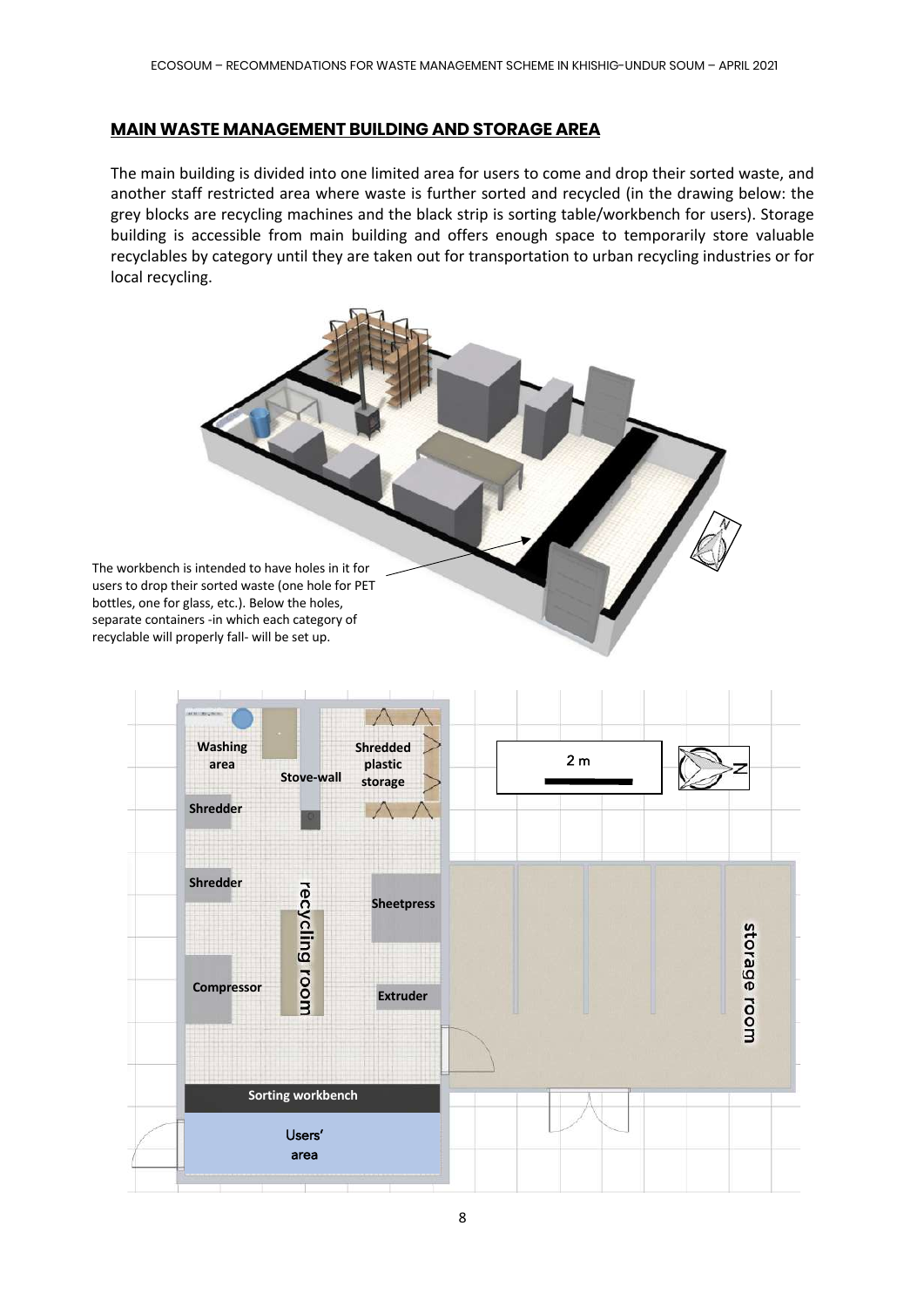#### **ULTIMATE WASTE COLLECTION CONTAINER**

The ultimate waste collection container needs to be designed to be practical both for people to drop their waste and for staff to subsequently take it back and put it in the truck for transportation and dispose at dumpsite. Considering that the waste management facility land is sloping eastwards, it could be possible, with limited landscaping, to set up a two-level or three semi-levels (as illustrated below) system where users can park above (West of) the container to easily drop their waste while staff can park the truck under (East of) the container to easily take waste out to the truck.



#### **WASTE PRODUCERS' ROUTE**

Users (waste producers) bringing their waste to the waste management facility will start their route by passing the South main gate and parking in front of the main building, where they will enter with their recyclables in bags.

In the limited public area to which users will have access, they will have to empty their bags of recyclables in the proper holes spread over the sorting/disposal workbench, under which containers on wheels will receive disposed recyclables sorted by category. Users will be assisted in this task by waste management facility staff (standing on the other side of the workbench), who will make sure waste is properly sorted and will offer support and explanation if necessary.

Although users can't enter the restricted recycling area, they will be able to watch the entire room in which recyclables are further sorted and recycled by staff, who can provide curious visitors with interesting information about waste recycling. Recycled items will also be displayed.

After disposing recyclables in the main building, waste producers will still have some ash and ultimate waste to dispose from their vehicle. They will thus move the car upwards next to the appropriate containers and dispose their remaining waste. A waste worker will join users during this process so he can assess the alleged ultimate waste and make sure no valuable recyclables have been improperly mixed with ultimate waste. If some recyclables are still recoverable, they will be taken back to the main building.

At this point, users will have disposed all their waste and can exit the waste management facility, without ever having to go to the landfill.

If, on an exceptional basis, waste workers and producers agree there is a good reason for waste producers to dispose their waste directly at the landfill, waste workers will accompany them to oversee the process and make sure waste is disposed properly and safely.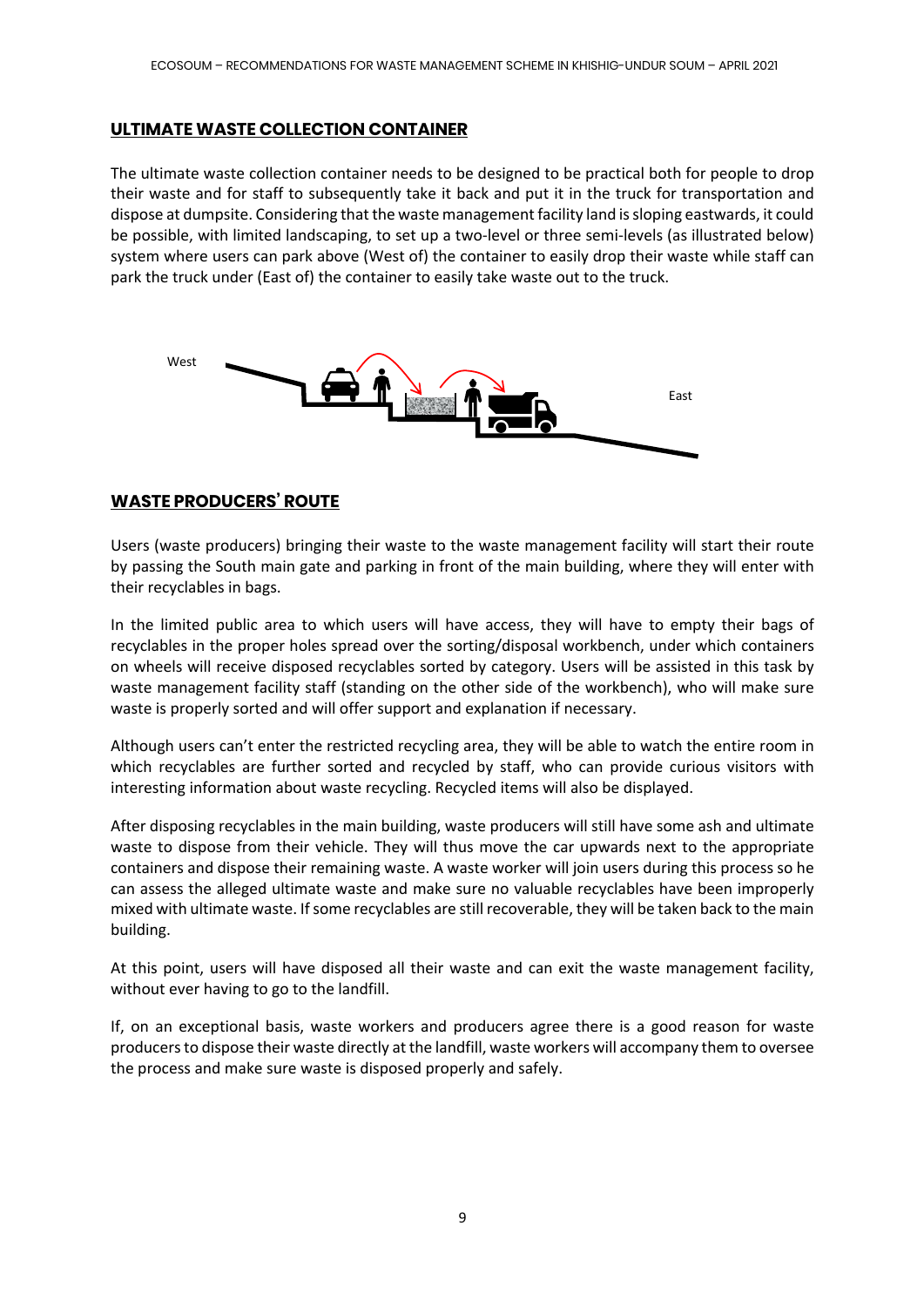

#### **RECYCLABLE WASTE MANAGEMENT BY WASTE WORKERS**

Once recyclables are dropped off by users in the sorting workbench, they will be taken from containers under the workbench and further sorted into relevant subcategories. Then, each type of recyclable will be processed by local staff according to pre-established processes. These processes may evolve over time depending on needs and opportunities, but main guidelines in the first place are:

- PET bottles will be compressed with the compressor and PET blocks will be stored in storage building until they are taken to urban recyclers. Other types of plastic recyclables will be shredded, washed, temporarily stored by type and color and finally recycled with sheetpress or extruder machines.
- Glass bottles and jars that are taken back by industry will be carefully stored until they are transported to the respective industry. Other types of glass waste will be crushed and stored until further reuse/recycling.
- Food waste will be either given to animals (livestock or dogs) or composted.
- Reusable cartons will be locally given away or directly used for packaging/storage, while nonreusable paper and carton will be properly stored until transportation to urban recyclers or local valorization (for compost or dry toilets for instance).
- Metal, e-waste, Tetrapaks, fabric and other types recyclables will be carefully segregated and stored until transportation to urban recyclers or specific local reusing.

Locally recycled items will be locally given or sold according to processes discussed with local population and validated by local administration. For recyclables that are not recycled locally, they will be taken from the storage room through the Western door and loaded on a truck for transportation to urban recyclers (once there is enough material to fill a truck to Ulaanbaatar or Bulgan city).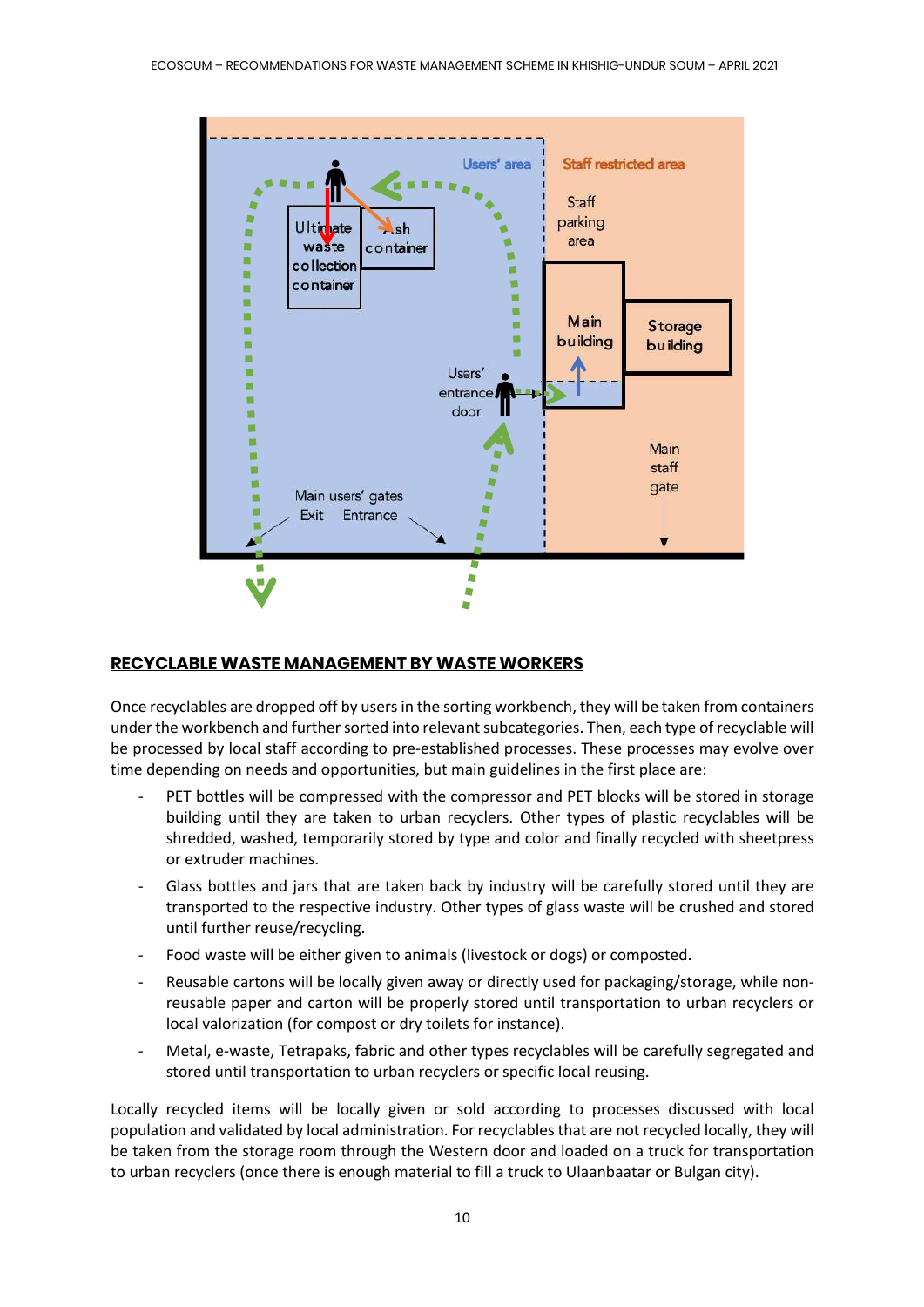

**1.** Recyclables are taken from under workbench and further sorted on sorting table. **2.** PET is compressed in compressor. **3.** Other plastics are put in shredder. **4.** Shredded plastic is washed in washing machine and dried on stove-wall. **5.** Clean shredded plastic is stored by type and color. **6.** Plastics are recycled with sheetpress or extruder. **7.** Sorted/processed recyclables are taken to annex building for storage. **8.** Recyclables are properly stored in separate compartments. **9.** When relevant, stored recyclables are taken to truck for transportation.

#### **ELIMINATION OF WASTE BY WASTE WORKERS**

When there are enough stored recyclables, local staff will charter a truck for transportation to urban industries (blue line).

Once ultimate waste container is full, truck will be loaded by local staff, who then will transport ultimate waste to the dumpsite (red line).

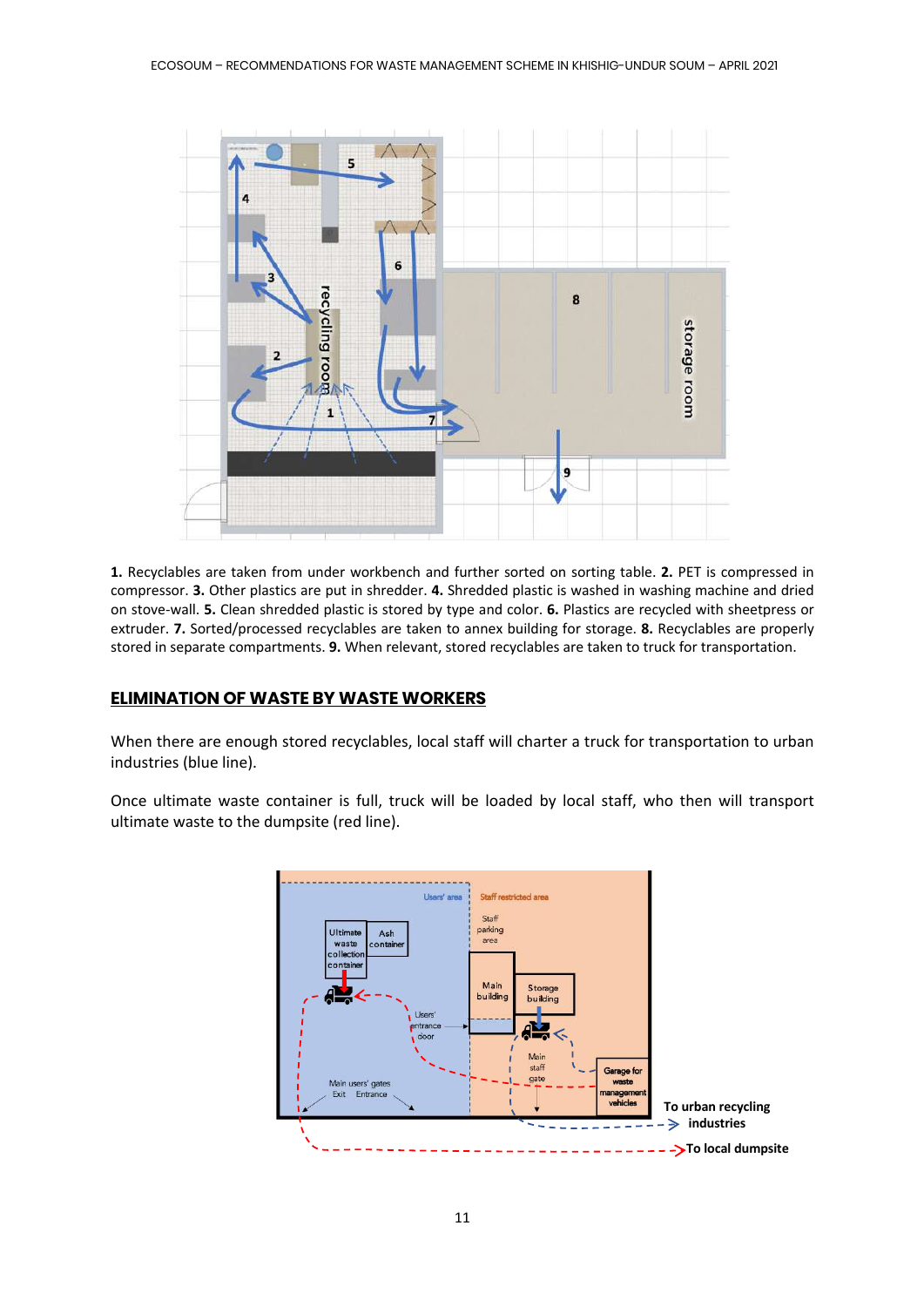## **4. MAIN LANDFILL**

#### **REDUCING AND SECURING THE OLD DUMPSITE**

The open dumpsite shall be reduced and secured into a relatively proper landfill, which shall henceforth be managed properly in an organized fashion.

Reduction work should be carried out by regrouping all existing waste in a limited area of maximum 4 ha (as opposed to above 100 ha currently – see map below). As much as possible, this work shall be carried out using relevant engines, but finalizing the clearing operation will still require waste picking by hand, especially in the rocky areas.



Securing work should entail the creation of an embankment and the installation of fences all around the reduced landfill area (see pictures below). A single entrance, closed with an appropriate gate, should be planned in embankments and fences. Security cameras shall be installed to cover at least the entrance of the landfill and, if possible, the entire premises and borders. All regrouped waste, including if present in the embankment, shall be covered with soil or other appropriate material to prevent wind scattering and direct contact with humans and animals.

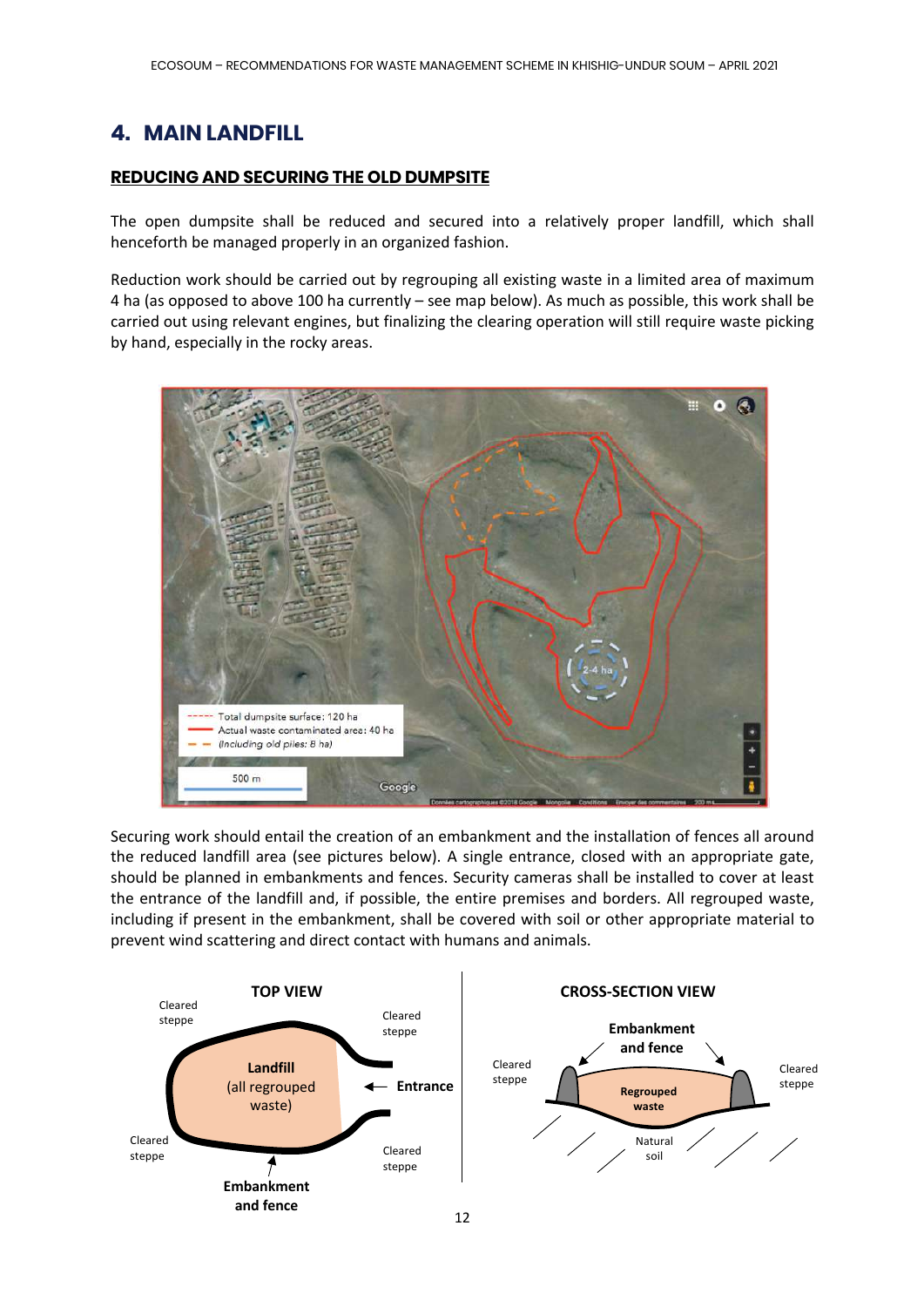#### **USE OF SECURED LANDFILL**

After the reduction and securing work is finalized (and, if possible, even during the operation), entrance of landfill shall be strictly limited to authorized personnel of the waste management facility. Waste producers may be authorized to enter the landfill on exceptional basis (if there is a good reason that they need to dump waste directly from their own vehicle), but only under supervision of the aforesaid authorized staff.

All waste disposed at the landfill shall have initially been assessed by waste workers to make sure it cannot be recovered or recycled any further.

If possible, disposed ultimate waste should be compacted with a bulldozer. In any case, it should strictly be covered with soil or other appropriate material (such as heavy coal ash from local heating plant) regularly to prevent waste scattering. Covering operation should be carried out at the very least once a month, but if possible, more frequently (after each disposal would be best), especially when light and easily-scattered types of waste are disposed of.

# **5. OTHER SPECIFIC DISPOSING AREAS**

#### **HAZARDOUS WASTE**

If relevant and applicable solutions in line with Mongolian law can be implemented for transporting and properly processing hazardous waste in specialized facilities in Ulaanbaatar, such solutions shall be favored.

In case hazardous waste has to be handled locally in Khishig-Undur, it should be stored in the soil in the safest possible way. A specific area should be delimited for hazardous waste in the landfill so that it is never mixed with other types of non-hazardous waste.

Different types of hazardous waste should not be mixed together in order to avoid that they react together. Hazardous waste should be stored in solid waterproof barrels, which should be constituted of a relevant material (metal or plastic) according to the nature of the stored substance/waste.

Buried hazardous waste should be monitored and content of barrels should be registered. Burial location should be recorded and physically marked on site.

#### **CARCASSES**

A specific area should be defined to dispose animal waste such as livestock carcasses, bones, fat and so on. This area should be perfectly fenced to avoid people and livestock entering the area. Only wild scavenger birds could enter the perimeter from the sky. They could then eat and eliminate the disposed animal waste in the most natural way.

The only exception would be carcasses of livestock suspected to carry contagious diseases. These carcasses should be buried carefully in another specific and protected area. A long trench should be dug in summer when soils are not frozen, so dead animals can still be buried and covered in winter when soils can't be dug.

When a herder will bring a carcass to the waste management facility, waste management staff shall accompany him to the appropriate dedicated area so the carcass can be disposed properly.